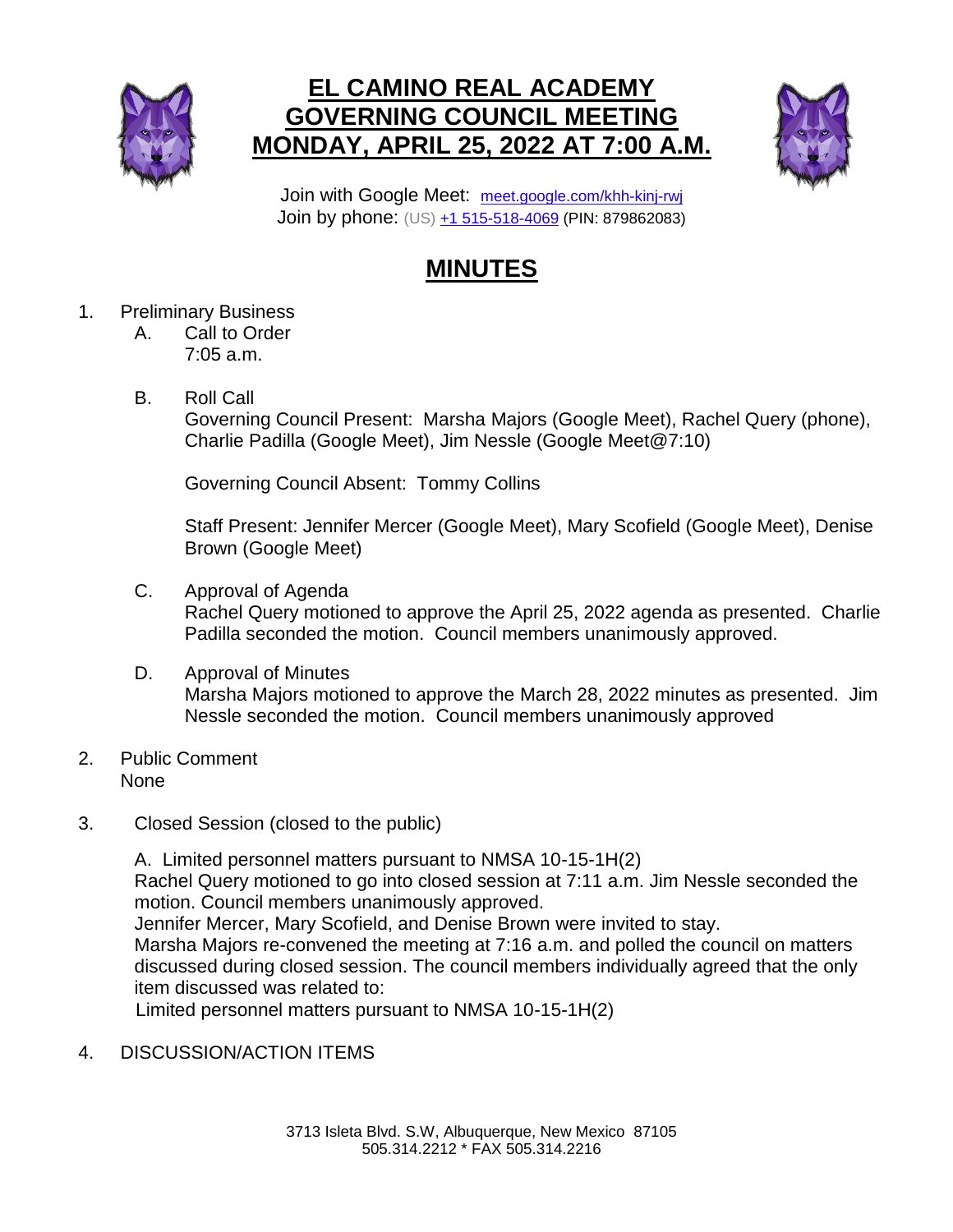



- A. Executive Director's Report (Discussion) Jennifer Mercer updated the council on: ECRA's Mission & Vision, the APS Site Visit, student data, CSP, mask wearing, GC training, Mary supporting Business Office, budget surveys, K-12 Accounting, enrollment, Gardens & Grounds, staffing, staff interest forms, and the library.
- B. Special Education Law and Compliance (Discussion) Jennifer Mercer updated the council on: the special education audit report, number of students enrolled with IEPs, and the updating of documents and processes.
- C. Financial Statements and Cash Disbursements (Action) Rachel Query motioned to approve the March 31, 2022 Financial Statements and Cash Disbursements as presented. Jim Nessle seconded the motion. Council members unanimously approved.
- D. BARS (Action)

Rachel Query motioned to approve BARS FY22-23 and FY22-24 as presented. Jim Nessle seconded the motion. Council members unanimously approved.

- E. Temporary Loans to Other Funds (Action) Rachel Query motioned to approve the Temporary Loans to Other Funds as of 3/31/22 as presented. Marsha Majors seconded the motion. Council members unanimously approved.
- F. Approval of Purchase Orders over \$15,000 (Action) No action required
- G. Approval to Accept FY21 Audited Documents (Action) Rachel Query motioned to receive the report on FY21 audited documents as presented. Jim Nessle seconded the motion. Council members unanimously approved.
- H. Approval of SY23 Operational Budget (Action) Rachel Query motioned to approve the SY23 Operational Budget as presented. Jim Nessle seconded the motion. Council members unanimously approved.
- I. Approval of SY23 School Calendar (Action) Rachel Query motioned to approve the SY23 School Calendar as presented. Marsha Majors seconded the motion. Council members unanimously approved.